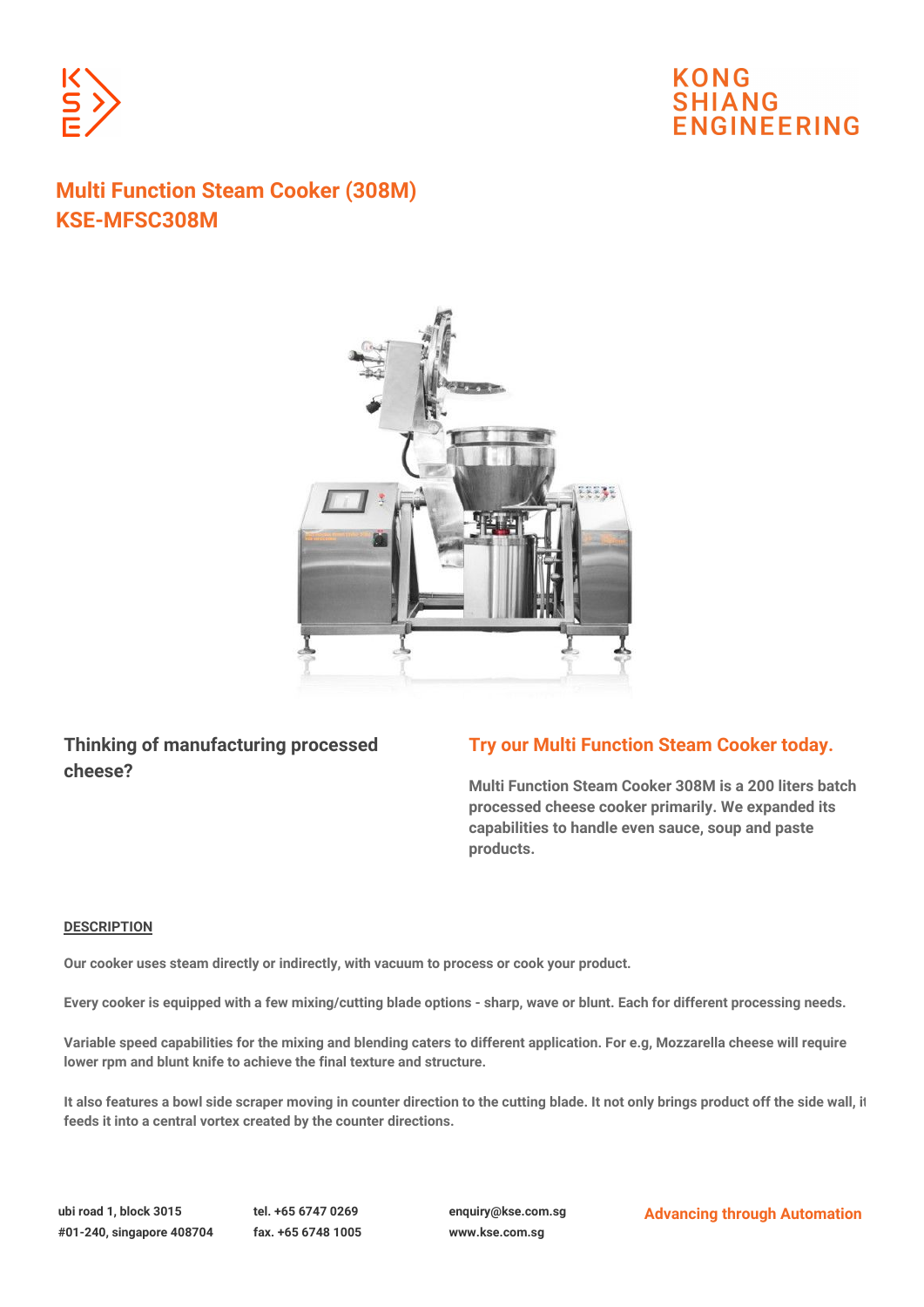

# **KONG SHIANG IGINFFRING**

**Allowing the product to mix evenly. Heat is dispersed within the product evenly and thoroughly ensuring consistent product temperature.**

#### **HOW IT WORKS**



**Direct Steam Injection** 

**Jacket Steam Heating** 

**Using "Direct Steam Injection" method, the steam is directly introduced into the product within the bowl. The product absorbs heat from the steam directly and thus heating is a lot faster. But this method will result in extra moisture from condensation, which can be resolve by doing a condensate testing to balance the required moisture.**

**The scraper and mixing & cutting blades will allow your product to be mix homogeneously. Heat will be distributed evenly and thoroughly.**

**Pro - Very fast and efficient heating. Con - Steam must be filtered and regulated to ensure consistent, clean and dry steam.**

**"Jacketed Steam Heating" works using thermal heat transfer principle. Steam circulates round the jacketed walls of the bowl, heating the bowl surface up. The heat is transferred to the products within the bowl. It is similar to cooking with a pot or pan.**

**This method is slower as it is indirect heating. But this method, allows you to stir fry or fry your ingredients within the bowl as there is zero moisture from the steam. We all know oil and water don't go well together. You can sauté your ingredients before processing them further into a paste like form.**

**Pro - Able to stir fry or fry your ingredients, will not add extra moisture into your product. Con - Slower heating time.**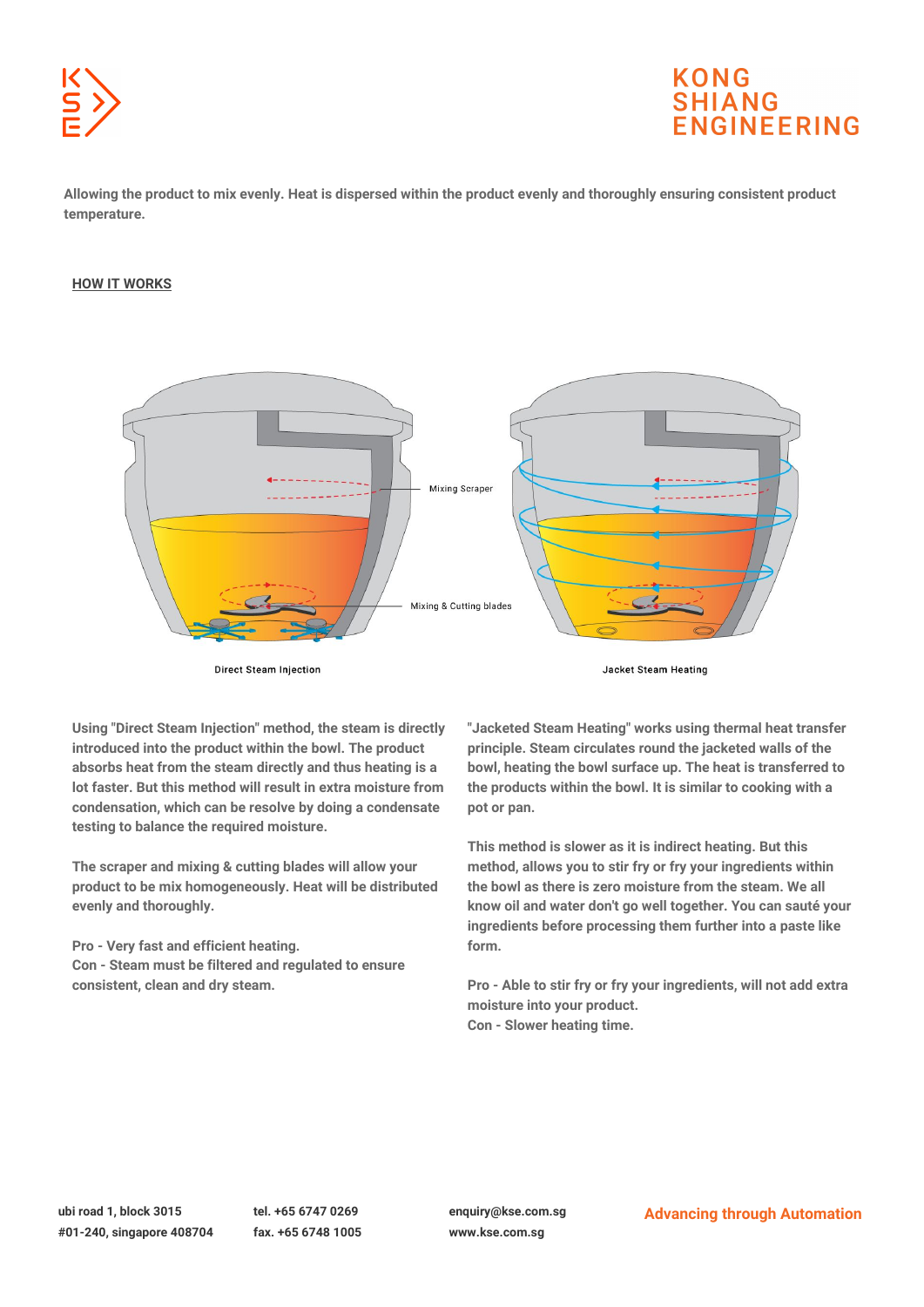

# **KONG SHIANG ENGINEERING**

### **FEATURES**



#### **Fast and consistent processing**

**Every processing parameters can be save into the MFSC system, allowing user to reuse them anytime. Parameters such as temperature, mixing speed, vacuum, water dosing, etc.**

#### **Interchangeable blades**

**Our cooker features 3 different blade type - sharp, wave or blunt.**

**Each for different purpose. Sharp and wave for cutting and shearing, while blunt for mixing and stretching.**





#### **Only the best in our machine**

**We use only the best raw materials and components in our machine. Our fabrication process is also carefully inspected to ensure it conforms to our standard. We want only the best for our client.**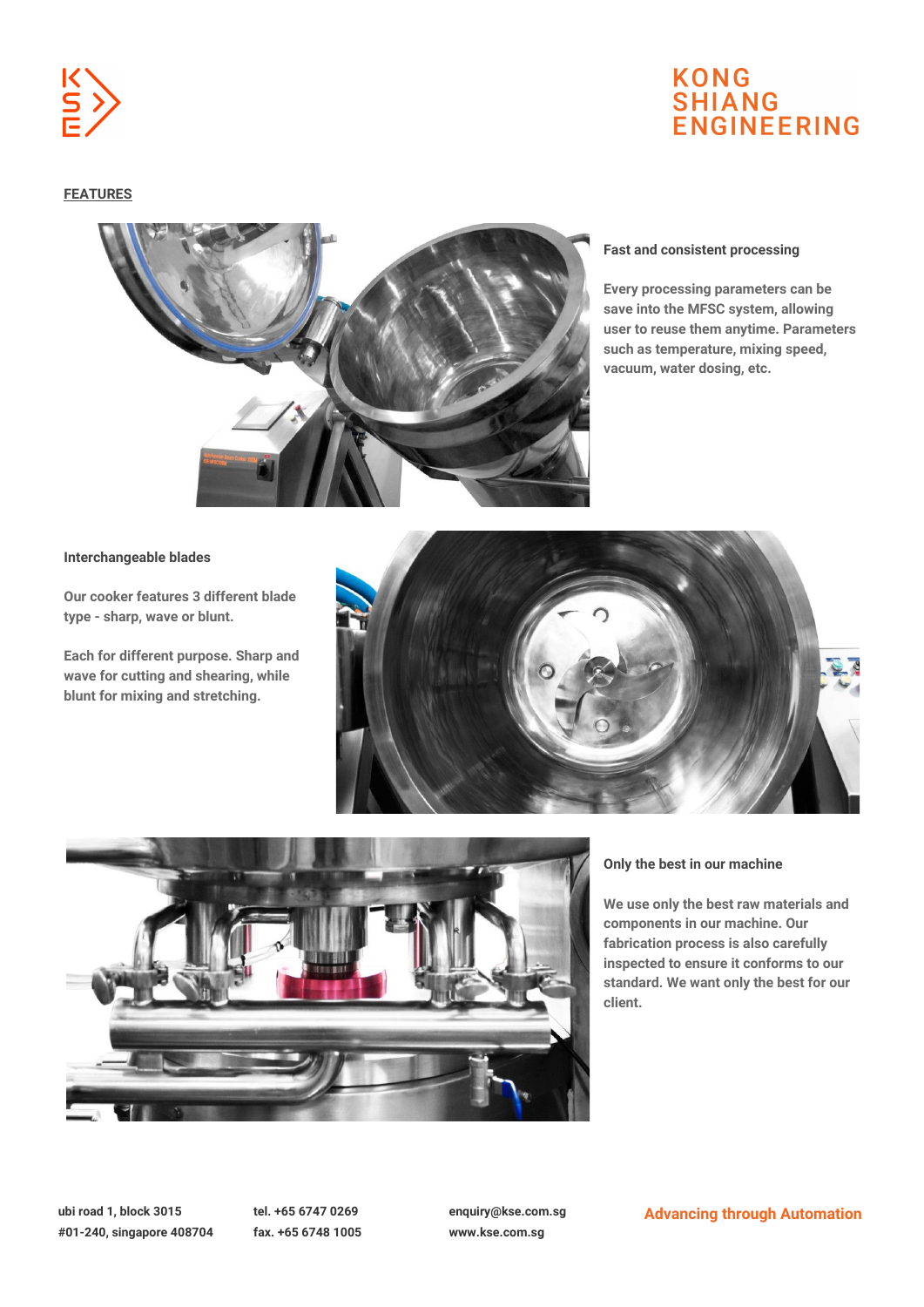

### **OPTIONS**

#### **7 liters R&D model 90 liters model**



### **WE ARE ABLE TO CATER TO <b>SUITABLE FOR**

- **Type of blade**
- **Capacity**
- **Water or oil dosing or both**
- **Steam preparation unit**
- **Steam generator or boiler**

# **KONG SHIANG ENGINEERING**



- **Processed Cheese Mozzarella, Cheddar, Spreadable cream cheese and more.**
- **Asian & Western sauces Ketchup, Chilli, Oyster, Mayonnaise and more.**
- **Asian and Western soups Ramen, Bah Kuet Teh, Chicken stock, Cream of Spinach and more.**
- **Pastes Laksa, Mee Siam, Sambal Chilli, Kaya and more**

#### **Product gallery**



**Various ingredients are added into the machine.**





**Ingredients to be saute Pork Bone Soup after just 3 hours of processing, compared to traditional 12 hours.**





**Spreadable Cream Cheese After sauteing, the ingredients are mixed and blended into chilli paste form.**